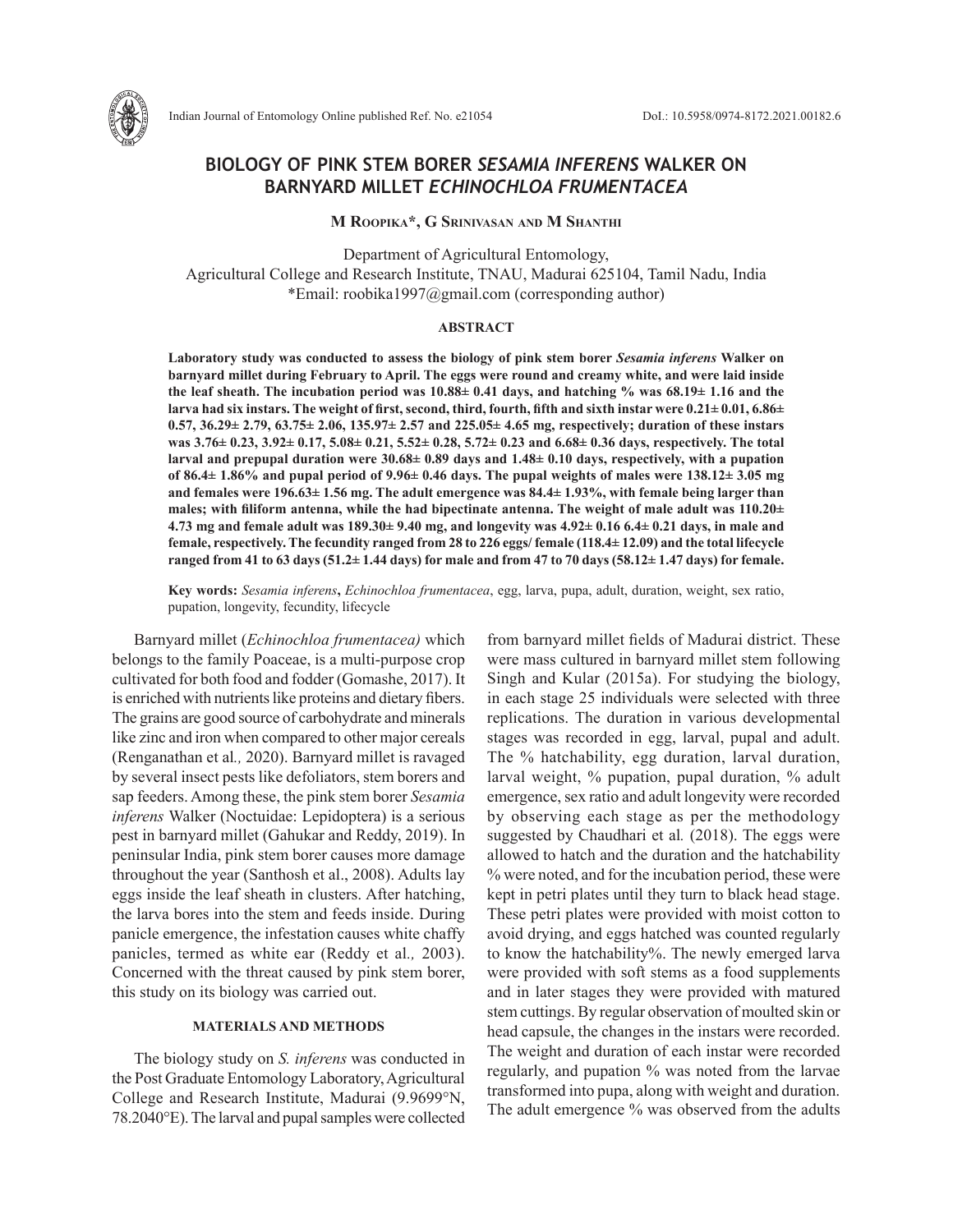emerged, along with number of male and female, and sex ratio and their duration worked out. The weight of both male and female adults was also recorded. The number of eggs laid was counted to know the fecundity. By adding the duration of different stages, the total duration of lifecycle was calculated. The data collected were analysed using descriptive statistics (Sharma et al*.,* 2017).

## **RESULTS AND DISCUSSION**

The eggs of pink stem borer were round and creamy white and laid inside the leaf sheath. The fecundity was  $118.4\pm 12.09$  and the incubation period was  $10.88\pm$ 0.41 days. Prior to hatching, the eggs turned black and the hatching % was  $68.19 \pm 1.16$  (Table 1). This is in accordance with Sharma et al*.* (2017) who studied its biology in maize genotypes. The larval duration was  $30.68 \pm 0.89$  days, with six instars. Post- hatching, the tiny and soft first instar larva started scrapping the leaf sheath. The first instar lasted for  $3.76 \pm 0.23$  days, and weighed  $0.21 \pm 0.01$  mg; the second was seen with duration of  $3.92 \pm 0.17$  days, and made small bore holes in the stem and fed on inner contents of stem, and weighing 6.86± 0.57 mg. The third instar larva fed inside the stem and duration and weight was  $5.08\pm$ 0.21 days and 36.29± 2.79 mg, respectively. The fourth instar weight was  $63.75 \pm 2.06$  mg and the duration was 5.52 $\pm$  0.28 days. The fifth instar lasted for 5.72 $\pm$  0.23 days, and weighed  $135.97 \pm 2.57$  mg; the final instar was large stout and pinkish, weighing from 185.61 to 253.37 mg and lasted for 6.68± 0.36 days. The infested crop showed deadheart symptom during tillering stage and white ear symptom during reproductive stage in accordance with Chaudhari et al*.* (2018); this study reported that the instars lasted for  $4.04 \pm 0.84$ ,  $3.44 \pm$ 1.16,  $4.96 \pm 0.79$ ,  $5.56 \pm 1.04$ ,  $6.00 \pm 0.82$  and  $7.44 \pm 1.19$ days, respectively and also confirmed that the pupation takes place inside the stem.

Upon completion of six instars, the larva entered into prepupal stage which lasted 1.48± 0.10 days, with pupation being  $86.4 \pm 1.86\%$ , and pupal duration was 9.96 $\pm$  0.46 days. The male pupal weight was 138.12 $\pm$ 3.05 mg and female was  $196.63 \pm 1.56$  mg. Total developmental period was 48.8± 1.56 days. Similarly, Singh and Kular (2015b) in wheat reported that the pupal duration was  $36.05 \pm 0.36$  days for male and 37.78± 0.17 days for female. The adult emergence was 84.4± 1.93%., with female larger than the male; female had filiform antenna while in male it was bipectinate. The number of males emerged was  $10.2 \pm 0.36$ , and

Table 1. Biology of *S. inferens* reared on barnyard millet stem

| S. No.         | Parameters                 | Mean $\pm$ S.E.   |
|----------------|----------------------------|-------------------|
| $\mathbf{1}$ . | Fecundity (no.)            | $118.4 \pm 12.09$ |
| 2.             | Incubation period (days)   | $10.88 \pm 0.41$  |
| 3.             | Egg hatching (%)           | $68.19 \pm 1.16$  |
| 4.             | Larval period (days)       | $30.68 \pm 0.89$  |
|                | I                          | $3.76 \pm 0.23$   |
|                | $\prod$                    | $3.92 \pm 0.17$   |
|                | III                        | $5.08 \pm 0.21$   |
|                | IV                         | $5.52 \pm 0.28$   |
|                | V                          | $5.72 \pm 0.23$   |
|                | VI                         | $6.68 \pm 0.36$   |
| 5.             | Larval weight (mg)         |                   |
|                | T                          | $0.21 \pm 0.01$   |
|                | $\mathbf{I}$               | $6.86 \pm 0.57$   |
|                | III                        | $36.29 \pm 2.79$  |
|                | IV                         | $63.75 \pm 2.06$  |
|                | V                          | $135.97 \pm 2.57$ |
|                | VI                         | $222.05 \pm 4.65$ |
| 6.             | Pre-pupal period (days)    | $1.48 \pm 0.10$   |
| 7.             | Pupation $(\% )$           | $86.4 \pm 1.86$   |
| 8.             | Male pupal weight (mg)     | $138.12 \pm 3.05$ |
| 9.             | Female pupal weight (mg)   | $196.63 \pm 1.56$ |
| 10.            | Pupal period (days)        | $9.96 \pm 0.46$   |
| 11.            | Adult emergence (%)        | $84.4 \pm 1.93$   |
| 12.            | Adults emerged (No.)       | $10.2 \pm 0.36$   |
|                | Male                       |                   |
|                | Female                     | $11.0 \pm 0.37$   |
| 13.            | Adult weight (mg)          |                   |
|                | Male                       | $110.20 \pm 4.73$ |
|                | Female                     | $189.30 \pm 9.40$ |
| 14.            | Adult longevity (days)     |                   |
|                | Male                       | $4.92 \pm 0.16$   |
|                | Female                     | $6.4 \pm 0.21$    |
| 15.            | Total developmental period |                   |
|                | (days)                     |                   |
|                | Male                       | $51.2 \pm 1.44$   |
|                | Female                     | $58.12 \pm 1.47$  |
| 16.            | Male female ratio          | 1:1.08            |

Mean± SE (n=20); SE - Standard error

in female it was  $11.0 \pm 0.37$ , while these weighed  $110.20 \pm 4.73$  and  $189.30 \pm 9.40$  mg, in male and female, respectively; longevity of male was  $4.92 \pm 0.16$  and in female, it was 6.4± 0.21 days. Total lifecycle lasted for  $51.2 \pm 1.44$  days for male and  $58.12 \pm 1.47$  days for female. These results are in consonance with those of Singh and Kular (2015b).

## **REFERENCES**

Changmei S, Dorothy J. 2014. Millet- the frugal grain. International Journal of Scientific Research and Reviews 3(4): 75-90.